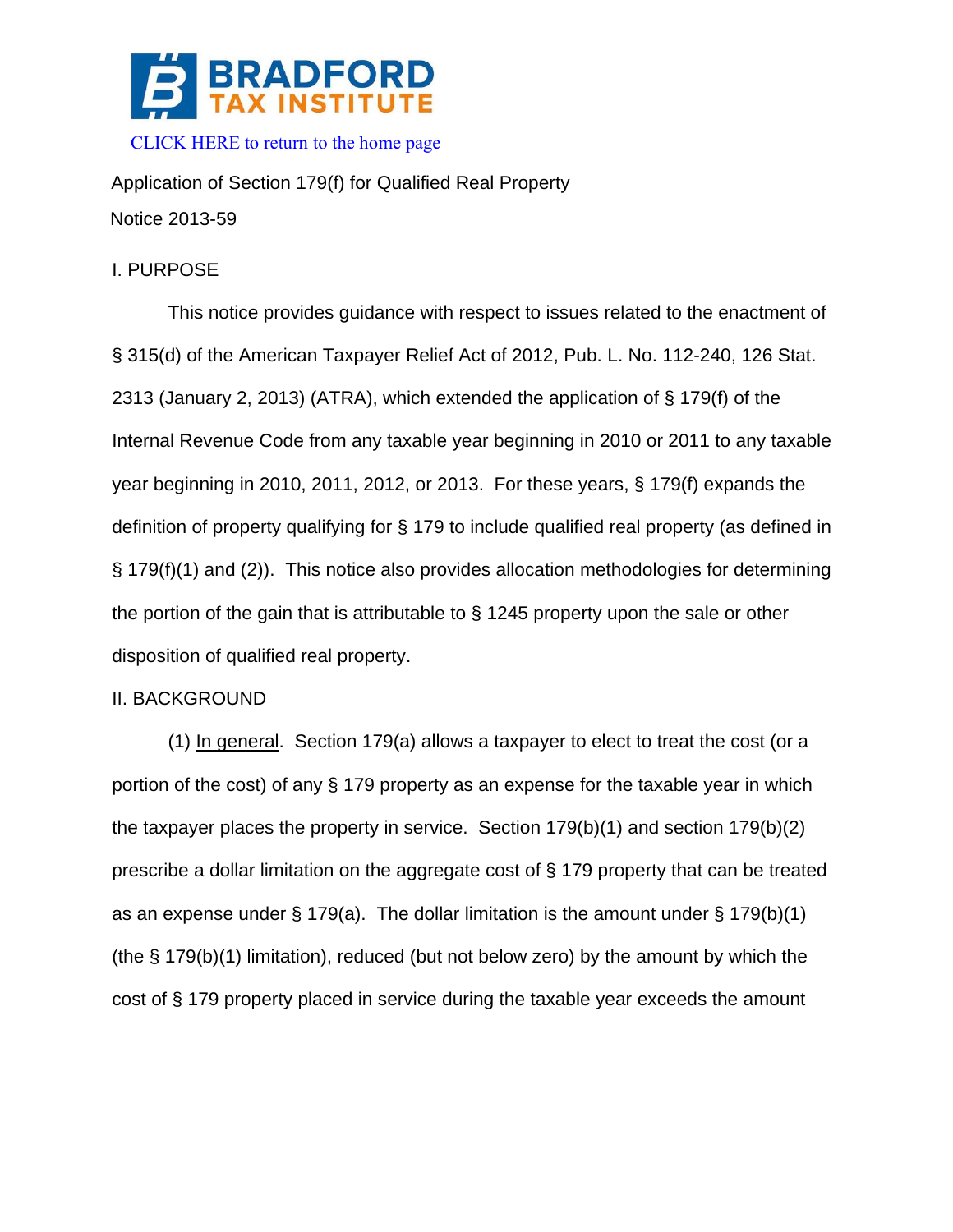under § 179(b)(2) (the § 179(b)(2) limitation). Prior to the enactment of ATRA, the § 179(b)(1) limitation was \$500,000 for taxable years beginning in 2010 and 2011, \$125,000 for taxable years beginning in 2012, and \$25,000 for taxable years beginning after 2012. The § 179(b)(2) limitation was \$2,000,000 for taxable years beginning in 2010 and 2011, \$500,000 for taxable years beginning in 2012, and \$200,000 for taxable years beginning after 2012. ATRA changed the limitations for taxable years beginning in 2012 or 2013 to \$500,000 under § 179(b)(1) and \$2,000,000 under § 179(b)(2).

Section 179(b)(3)(A) provides that a taxpayer's § 179 deduction for any taxable year, after application of the § 179(b)(1) and (2) limitations, is limited to the taxpayer's taxable income for that taxable year that is derived from the taxpayer's active conduct of any trade or business during that taxable year ("taxable income limitation"). Section 179(b)(3)(B) provides that the amount of any cost of § 179 property elected to be expensed in a taxable year that is disallowed as a § 179 deduction under the taxable income limitation may be carried forward for an unlimited number of years ("carryover of disallowed deduction") and may be deducted under § 179(a) in a future taxable year subject to the same limitations.

Section 179(d)(1) defines § 179 property as meaning § 1245 property (as defined in § 1245(a)(3)) that is: (1) tangible property to which § 168 applies and that is acquired by purchase (as defined in § 179(d)(2) and § 1.179-4(c) of the Income Tax Regulations) for use in the active conduct of a trade or business; or (2) computer software described in  $\S$  179(d)(1)(A)(ii) and that is acquired by purchase for use in the active conduct of a trade or business. Section 179 property does not include any property described in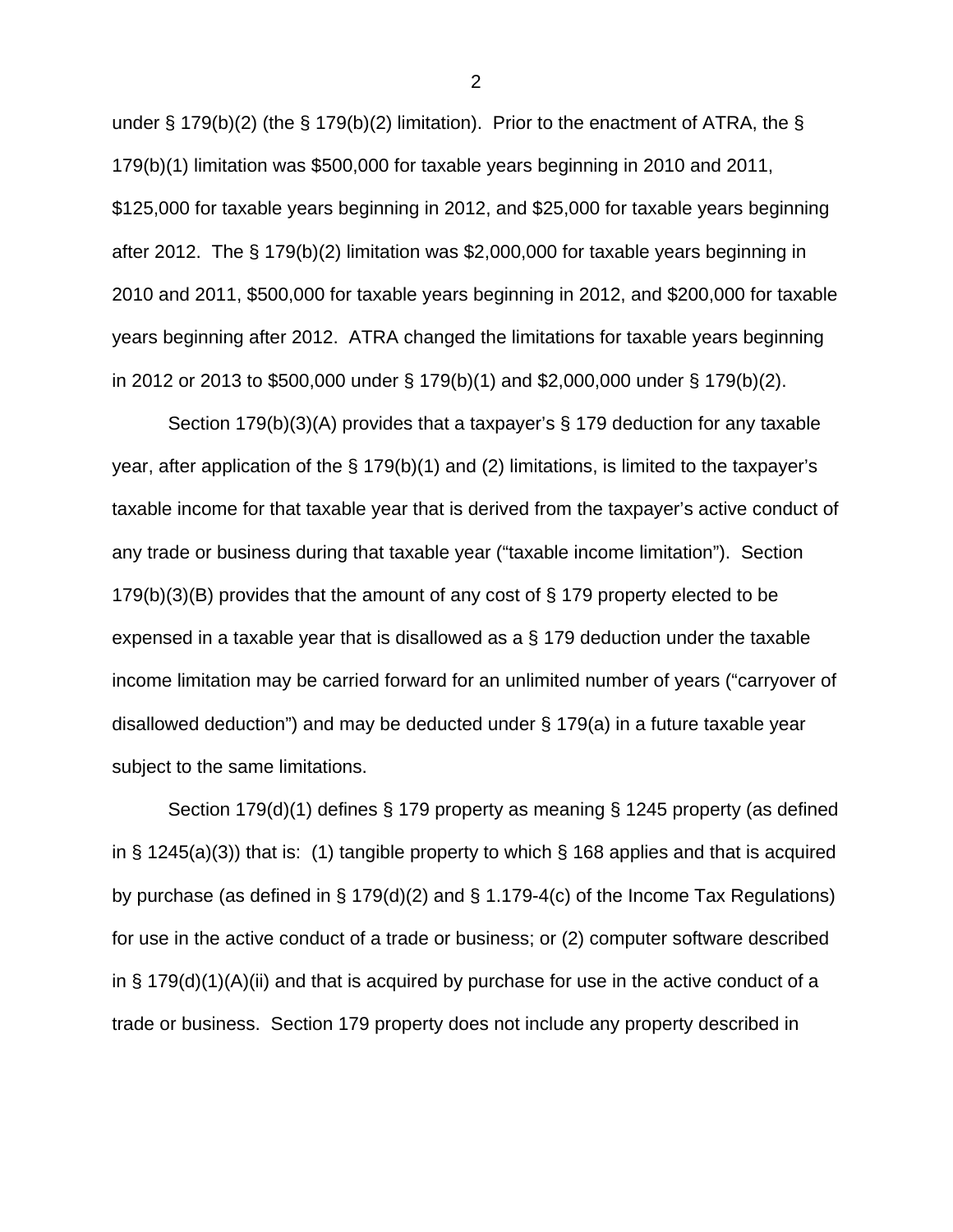§ 50(b) or air conditioning or heating units.

(2) Qualified real property. If a taxpayer elects to apply § 179(f), § 179 property also includes qualified real property. Prior to the enactment of ATRA, § 179(f) applied to qualified real property placed in service in any taxable year beginning in 2010 or 2011. ATRA extended the application of § 179(f) to qualified real property placed in service in any taxable year beginning in 2010, 2011, 2012, or 2013. Qualified real property means property that is: (1) of a character subject to an allowance for depreciation; (2) acquired by purchase (as defined in §§ 179(d)(2) and 1.179-4(c)) for use in the taxpayer's active conduct of a trade or business; (3) not described in § 50(b); and (4) not air conditioning or heating units. In addition, qualified real property must be § 1250 property that is: (1) qualified leasehold improvement property as defined in  $\S$ § 168(e)(6), 168(k)(3), and 1.168(k)-1(c); (2) certain qualified restaurant property as defined in § 168(e)(7); or (3) qualified retail improvement property as defined in § 168(e)(8).

 For purposes of applying the § 179(b)(1) limitation (\$500,000) for any taxable year beginning in 2010, 2011, 2012, or 2013, § 179(f)(3) provides that not more than \$250,000 of the aggregate cost (as defined in §§ 179(d)(3) and 1.179-4(d)) of § 179 property that is treated as an expense under § 179(a) for the taxable year can be attributable to qualified real property. Thus, the maximum amount of qualified real property that may be expensed under § 179(a) for any taxable year beginning in 2010, 2011, 2012, or 2013 is \$250,000.

Prior to the enactment of ATRA, § 179(f)(4) provided that, notwithstanding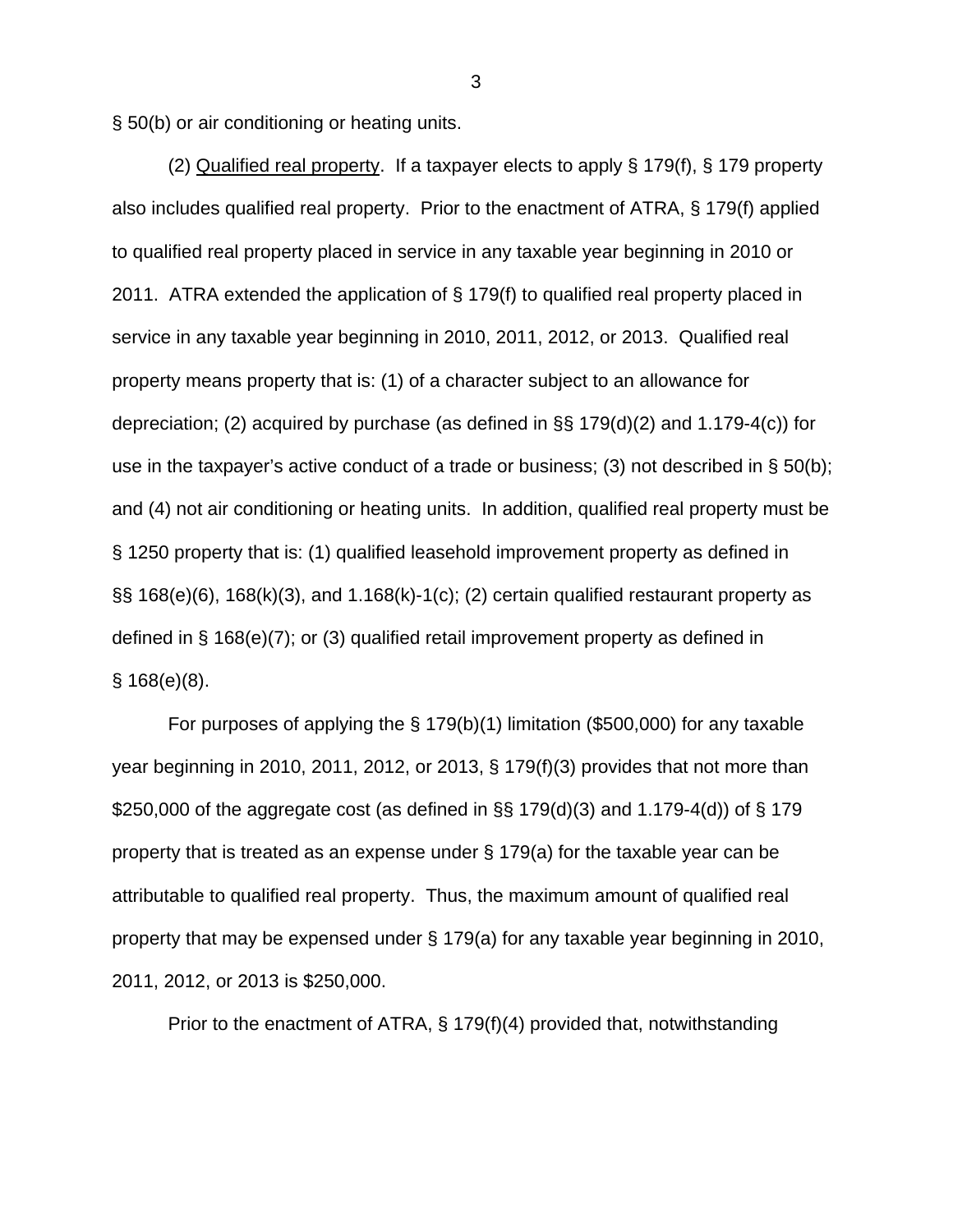§ 179(b)(3)(B), a taxpayer that elected to apply § 179(f) and elected to expense under §179(a) the cost (or a portion of the cost) of qualified real property placed in service during any taxable year beginning in 2010 or 2011 could not carryover to any taxable year beginning after 2011 the amount of any cost of such property that was disallowed as a § 179 deduction under the taxable income limitation of § 179(b)(3)(A). To the extent any disallowed § 179 deduction attributable to qualified real property for any taxable year beginning in 2010 (the 2010 disallowed § 179 deduction) was not used in any taxable year beginning in 2011, that amount was treated as not being subject to a § 179 election and instead was treated as property placed in service on the first day of the taxpayer's last taxable year beginning in 2011 for purposes of computing depreciation. Similarly, to the extent any disallowed § 179 deduction attributable to qualified real property for any taxable year beginning in 2011 (the 2011 disallowed § 179 deduction) was not used in the taxpayer's last taxable year beginning in 2011, that amount was treated as not being subject to a § 179 election and instead was treated as property placed in service on the first day of the taxpayer's last taxable year beginning in 2011 for purposes of computing depreciation.

ATRA amended § 179(f)(4) to provide that, notwithstanding § 179(b)(3)(B), the amount of any cost of qualified real property elected to be expensed under § 179(a) for any taxable year beginning in 2010, 2011, 2012, or 2013 that is disallowed as a § 179 deduction under the taxable income limitation of § 179(b)(3)(A) cannot be carried over to a taxable year beginning after 2013. To the extent that any § 179 deduction attributable to qualified real property is not allowed to be carried over to a taxable year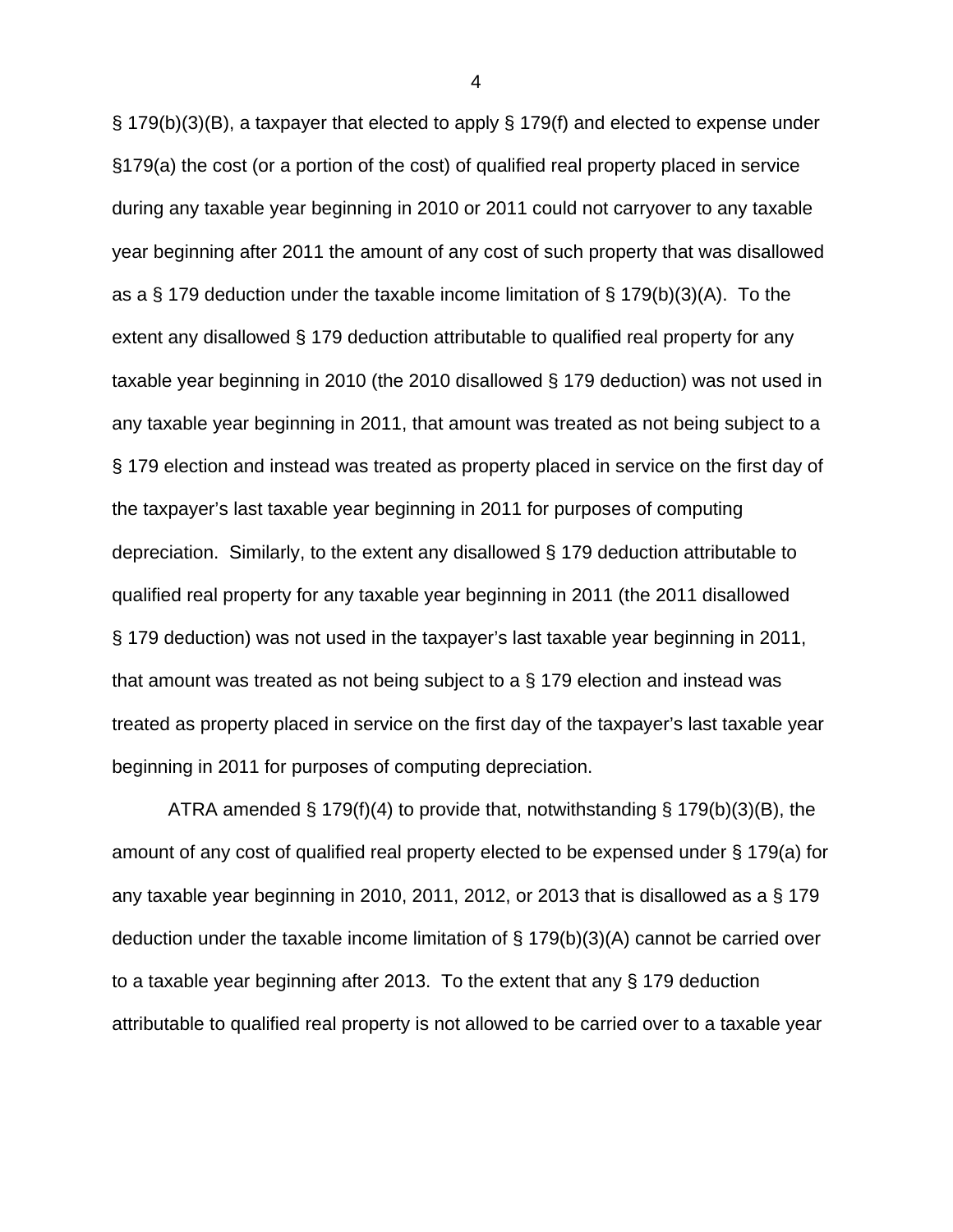beginning after 2013, that amount is to be treated as an amount for which an election under § 179 was not made and that amount is treated as property placed in service on the first day of the taxpayer's last taxable year beginning in 2013 for purposes of computing depreciation.

The amendments made by the ATRA are effective retroactively to taxable years beginning after December 31, 2011.

A deduction under § 179 is treated as an amortization deduction for purposes of the recapture rules that apply to dispositions of certain depreciable property. In general, § 1245(a)(1) provides that upon a disposition of § 1245 property, the amount by which the lower of (1) the recomputed basis of the property (as defined in  $\S$  1245(a)(2)), or (2) the amount realized on a sale, exchange, or involuntary conversion of the property (or the fair market value of the property on any other disposition), exceeds the adjusted basis of the property is treated as ordinary income. This gain must be recognized notwithstanding any other provision of the Code. For purposes of this notice, the term "total amount realized" refers to the amount realized on a sale, exchange, or involuntary conversion of the property, or the fair market value of the property on any other disposition, as applicable.

Pursuant to § 1245(a)(3)(C), the term "§ 1245 property" includes property that is or has been property of a character subject to the allowance for depreciation provided in § 167 and that is so much of any real property (other than property described in § 1245(a)(3)(B)) that has an adjusted basis in which there are reflected adjustments for amortization under § 179.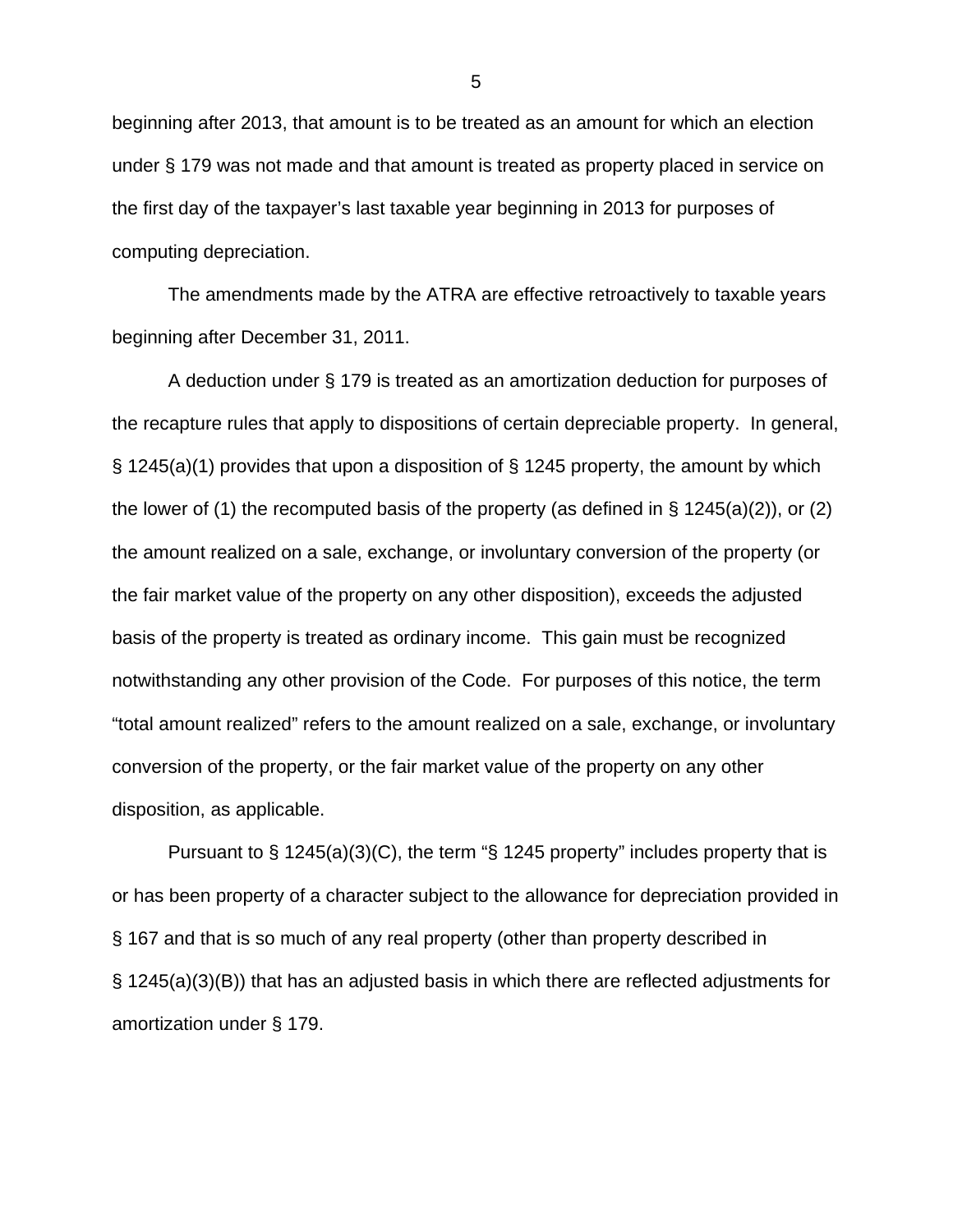III. ELECTION TO APPLY § 179(f) TO QUALIFIED REAL PROPERTY

 A taxpayer may elect to apply § 179(f) and elect to expense under § 179(a) the cost (or a portion of the cost) of qualified real property placed in service by the taxpayer during any taxable year beginning in 2010, 2011, 2012, or 2013 by filing an original or amended Federal tax return for that taxable year in accordance with procedures similar to those in § 1.179-5(c)(2) and section 7 of Rev. Proc. 2008-54, 2008-2 C.B. 722, 725. If a taxpayer elects or elected to apply § 179(f) and elects or elected to expense under § 179(a) a portion of the cost of qualified real property placed in service by the taxpayer during any taxable year beginning in 2010, 2011, 2012, or 2013, the taxpayer is permitted to increase the portion of the cost of such property expensed under § 179(a) by filing an amended Federal tax return for that taxable year. Any such increase in the amount expensed under § 179 is not deemed to be a revocation of the prior election for that taxable year.

IV. CARROVER OF 2010 OR 2011 DISALLOWED § 179 DEDUCTION FOR QUALIFIED REAL PROPERTY

The Treasury Department and the Internal Revenue Service (Service) recognize that a taxpayer that treated the amount of a 2010 disallowed § 179 deduction or a 2011 disallowed § 179 deduction as property placed in service on the first day of the taxpayer's last taxable year beginning in 2011 may want to carryover that amount to any taxable year beginning in 2012 or 2013 in accordance with § 179(f)(4) (as amended by ATRA). Accordingly, a taxpayer that treated the amount of a 2010 disallowed § 179 deduction or a 2011 disallowed § 179 deduction as property placed in service on the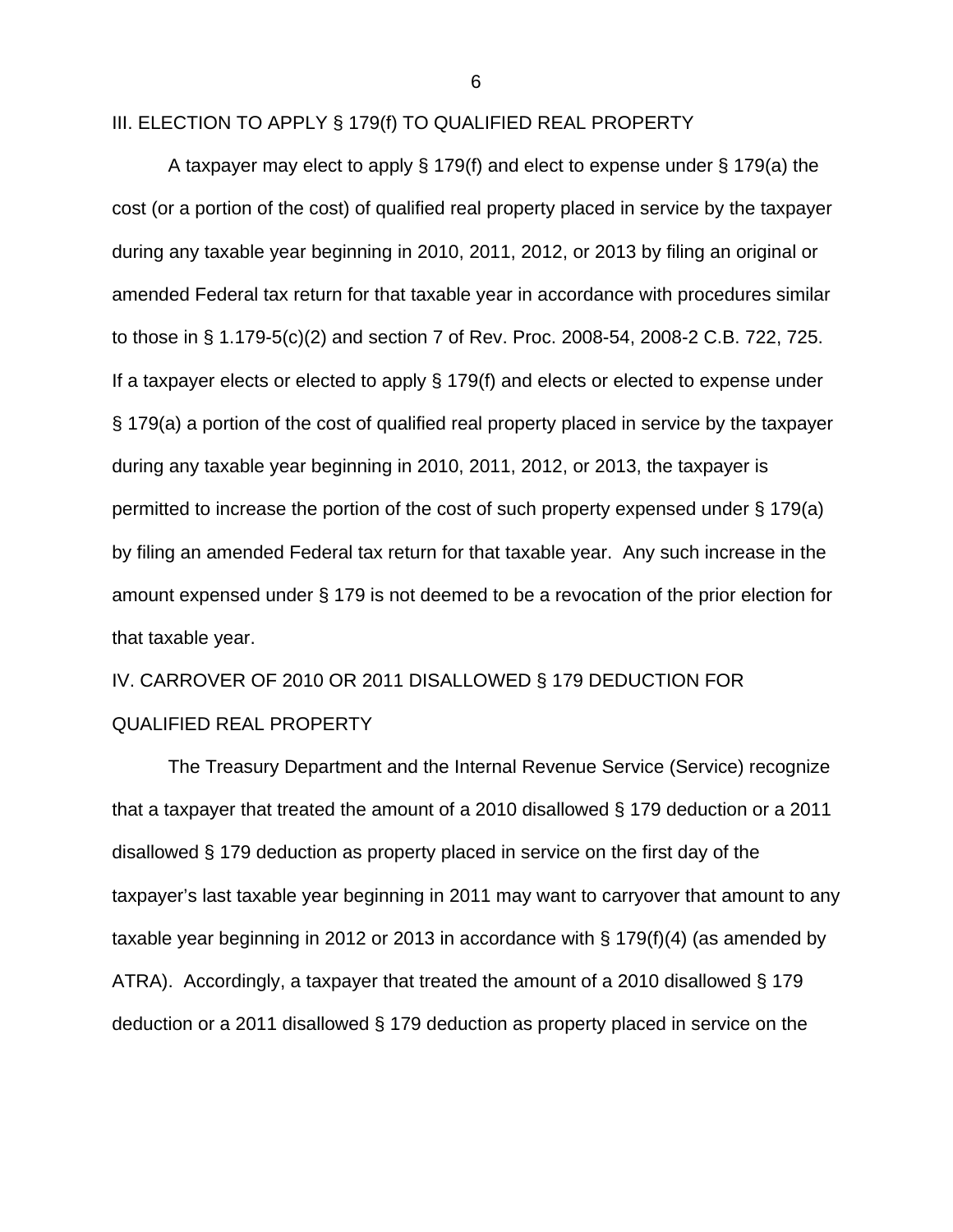first day of the taxpayer's last taxable year beginning in 2011 may either (1) continue that treatment, or (2) if the period of limitations for assessment under § 6501(a) is open, amend its Federal tax return for the last taxable year beginning in 2011 to carryover the 2010 disallowed § 179 deduction or the 2011 disallowed § 179 deduction to any taxable year beginning in 2012 or 2013. However, if the taxpayer's last taxable year beginning in 2011 is open under the period of limitations for assessment under § 6501(a) and an affected succeeding taxable year is closed under the period of limitations for assessment under § 6501(a), the taxpayer must continue to treat the amount of a 2010 disallowed § 179 deduction or a 2011 disallowed § 179 deduction as property placed in service on the first day of the taxpayer's last taxable year beginning in 2011.

The amended Federal tax return for the taxpayer's last taxable year beginning in 2011 must include any collateral adjustments to taxable income or the tax liability (for example, the amount of depreciation allowed or allowable in the last taxable year beginning in 2011 for the amount of the 2010 disallowed § 179 deduction or the 2011 disallowed § 179 deduction). Such collateral adjustments also must be made on amended Federal tax returns for any affected succeeding taxable years. The amended returns for the taxpayer's last taxable year beginning in 2011 and for any affected succeeding taxable years must be filed within the time prescribed by law for filing an amended return for such taxable years.

## V. ALLOCATION OF CARRYOVER DISALLOWED AMOUNT

 (1) Section 179 property is only qualified real property. If a taxpayer elects to expense under § 179(a) only qualified real property for any taxable year beginning in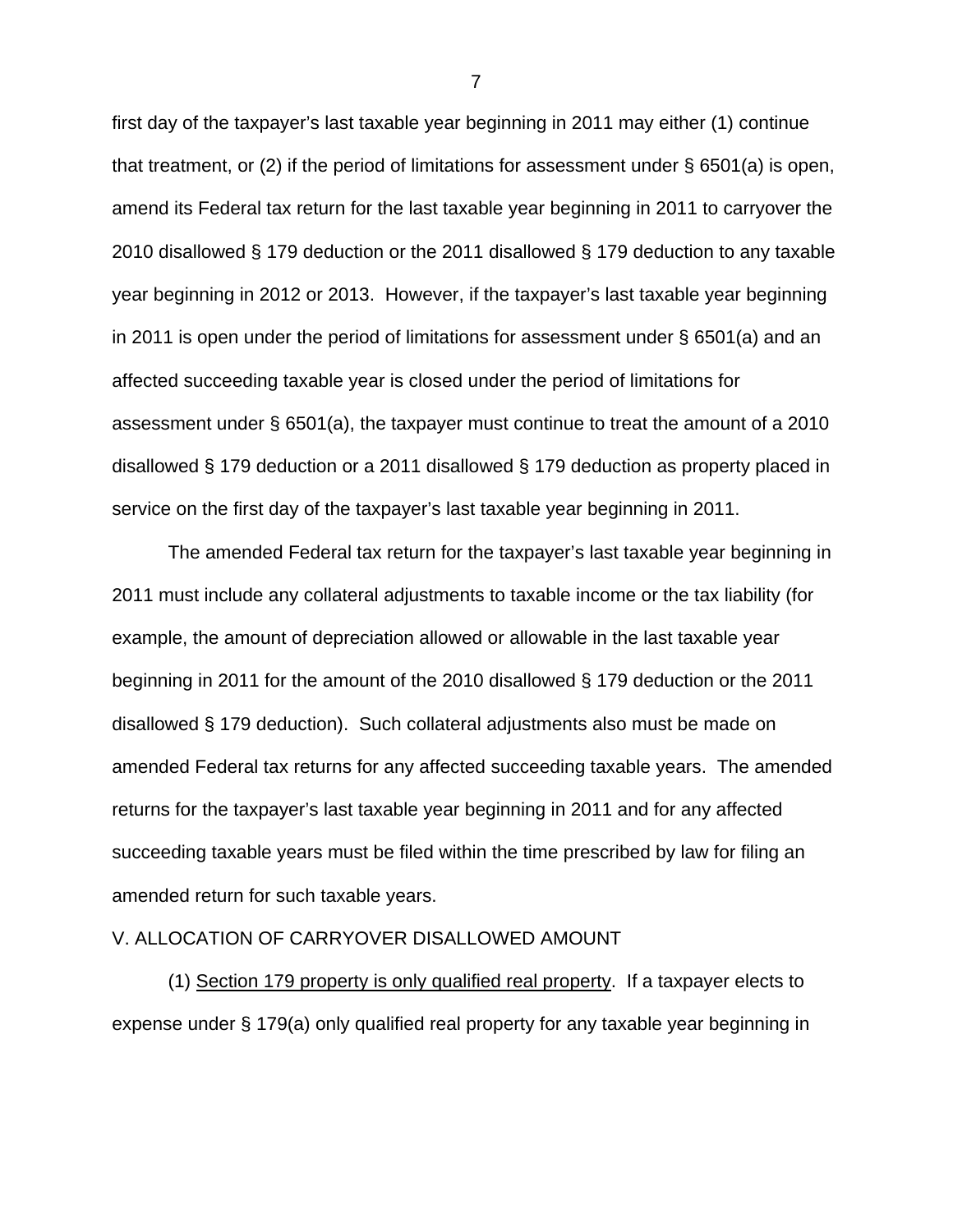2010, 2011, 2012, or 2013 and some or all of the cost of that qualified real property is disallowed as a § 179 deduction under the taxable income limitation for that taxable year, the aggregate amount of the carryover of disallowed deduction for that taxable year is attributed entirely to the qualified real property.

(2) Section 179 property includes qualified real property and other properties. If a taxpayer elects to expense under § 179(a) qualified real property and other types of § 179 property for any taxable year beginning in 2010, 2011, 2012, or 2013 and some or all of the cost of the § 179 property (including the qualified real property) is disallowed as a § 179 deduction under the taxable income limitation for that taxable year, the aggregate amount of the carryover of disallowed deduction for that taxable year must be allocated pro rata between the qualified real property and the other types of § 179 property. Pursuant to § 179(f)(4)(D), the aggregate amount of the carryover of disallowed deduction for the taxable year that is allocated to the qualified real property is determined by multiplying the aggregate amount of the carryover of disallowed deduction for the taxable year by a percentage that equals:

 (a) the aggregate amount attributable to qualified real property placed in service during such taxable year, increased by the portion of any amount carried over to such taxable year from a prior taxable year which is attributable to qualified real property, divided by

 (b) the total amount of § 179 property placed in service during such taxable year, increased by the aggregate amount carried over to such taxable year from any prior taxable year.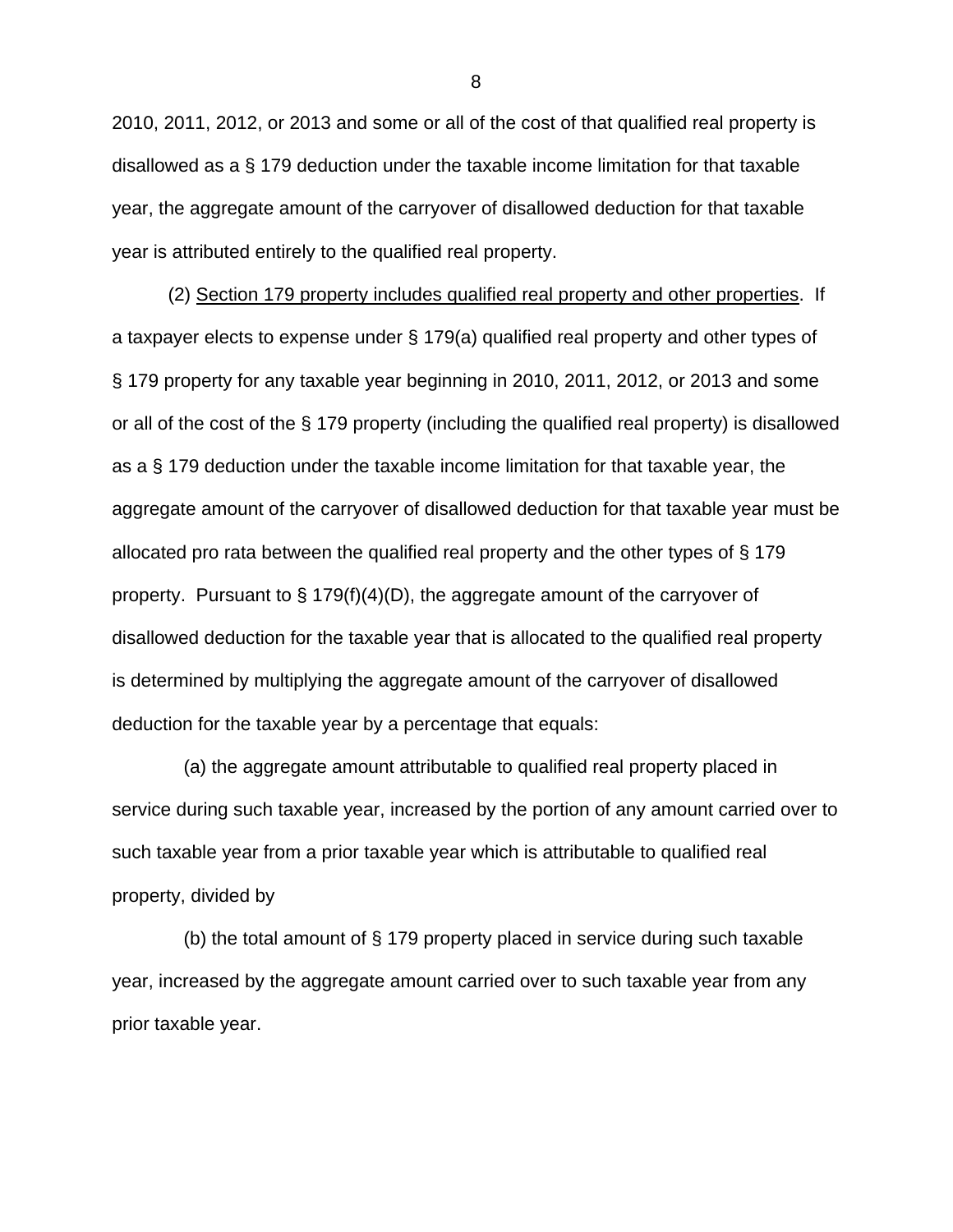(3) Examples.

 (a) Example 1 -- Disallowed § 179 deduction and allocation of the carryover of disallowed deduction to qualified real property. During 2012, Company Y, a calendar year taxpayer, purchased and placed in service equipment that costs \$100,000 and is § 179 property, and qualified real property that costs \$200,000. For 2012, Company Y did not have any other asset purchases and did not have any carryover of disallowed deduction from prior taxable years, and has a taxable income limitation of \$180,000. For 2012, Company Y elected to apply § 179(f) and elected under § 179(a) to expense the entire cost of the equipment and the entire cost of the qualified real property. Because of the taxable income limitation, the maximum § 179 deduction Company Y can claim for 2012 is \$180,000. As a result, Company Y has a \$120,000 carryover of disallowed deduction to 2013. This \$120,000 carryover amount is allocated pro rata between the qualified real property and equipment placed in service by Company Y during 2012. Thus, \$80,000 of the carryover amount is allocated to the qualified real property and \$40,000 of the carryover amount is allocated to the equipment.

| 2012 § 179 Carryover Amount                                             | \$120,000 |
|-------------------------------------------------------------------------|-----------|
| Allocation Ratio (\$200,000 QRP / \$300,000 Total § 179 Property)       | 66.67%    |
| Carryover Amount Allocated to Qualified Real Property                   | \$80,000  |
| 2012 § 179 Carryover Amount                                             | \$120,000 |
| Allocation Ratio (\$100,000 Equipment / \$300,000 Total § 179 Property) | 33.33%    |
| Carryover Amount Allocated to Equipment                                 | \$40,000  |

 (b) Example 2 – Treatment of the carryover of disallowed deduction attributable to qualified real property in a taxable year beginning after 2013. The facts are the same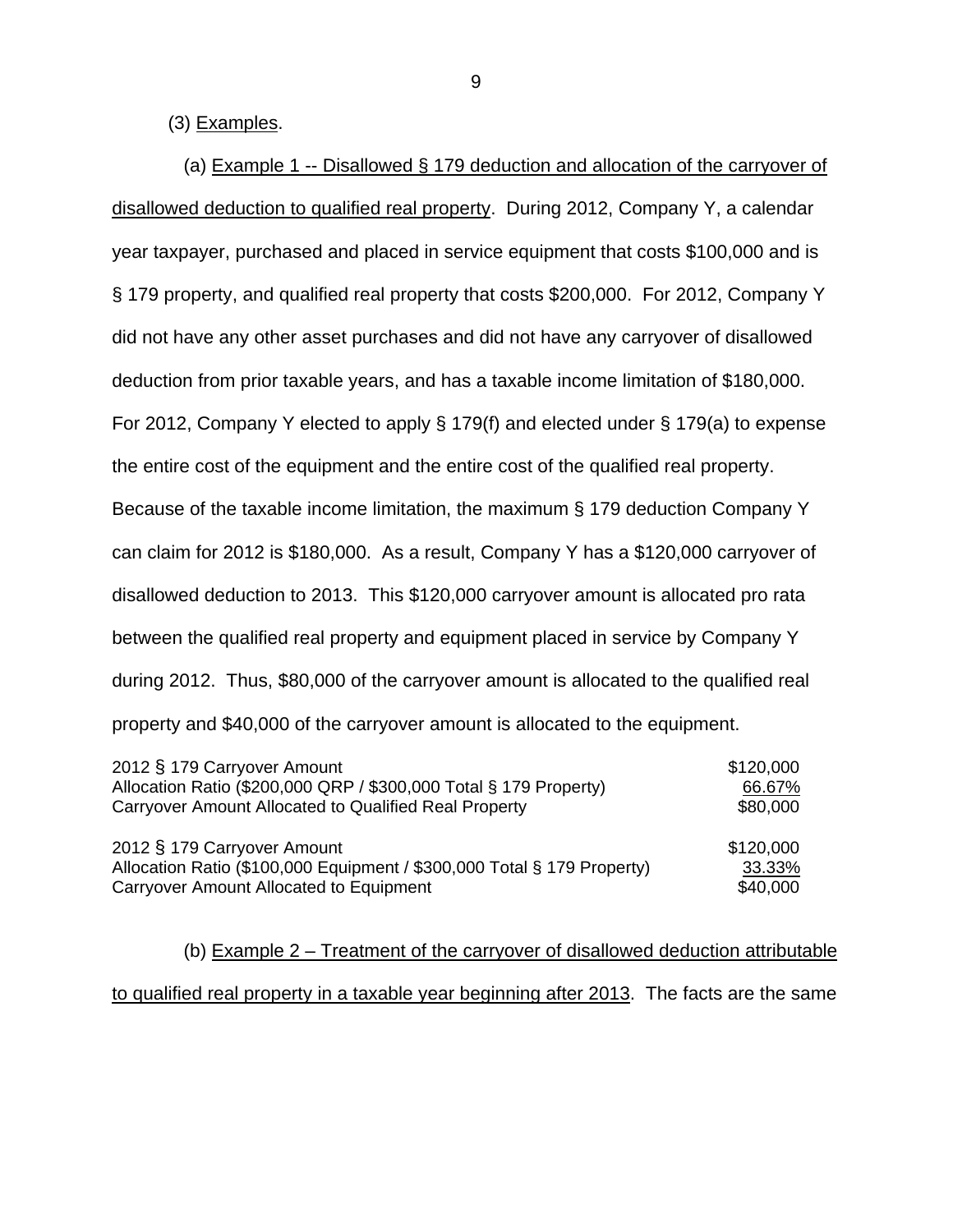as in Example 1. In 2013, Company Y did not have any asset purchases and did not have any taxable income. As a result, no portion of the \$80,000 carryover of disallowed deduction from 2012 that is attributable to the qualified real property can be used by Company Y in its 2013 taxable year. Because disallowed § 179 deductions relating to qualified real property cannot be carried over to taxable years beginning after December 31, 2013, no portion of the \$80,000 carryover of disallowed deduction from 2012 that is attributable to the qualified real property can be carried over to 2014 pursuant to § 179(f)(4)(A). Accordingly, Company Y is treated as if the § 179 election made in 2012 to expense \$80,000 of the cost of the qualified real property placed in service in 2012 had not been made. The \$80,000 cost of the qualified real property is treated as placed in service by Company Y on January 1, 2013 (the first day of Company Y's last taxable year beginning in 2013) for purposes of computing depreciation. The \$40,000 carryover of disallowed deduction from 2012 that is allocated to the equipment is carried over to 2014 under § 179(b)(3)(B).

## VI. DISPOSITION AND OTHER TRANSFERS OF QUALIFIED REAL PROPERTY

(1) In general. Upon a sale or other disposition of qualified real property in a taxable year beginning in 2010, 2011, 2012, or 2013, or a transfer of qualified real property in a taxable year beginning in 2010, 2011, 2012, or 2013 in a transaction in which gain or loss is not recognized in whole or in part (including transfers at death), immediately before the disposition or transfer, the adjusted basis of the qualified real property is increased by the amount of any outstanding carryover of disallowed deduction attributable to that property. Thus, the carryover of the disallowed deduction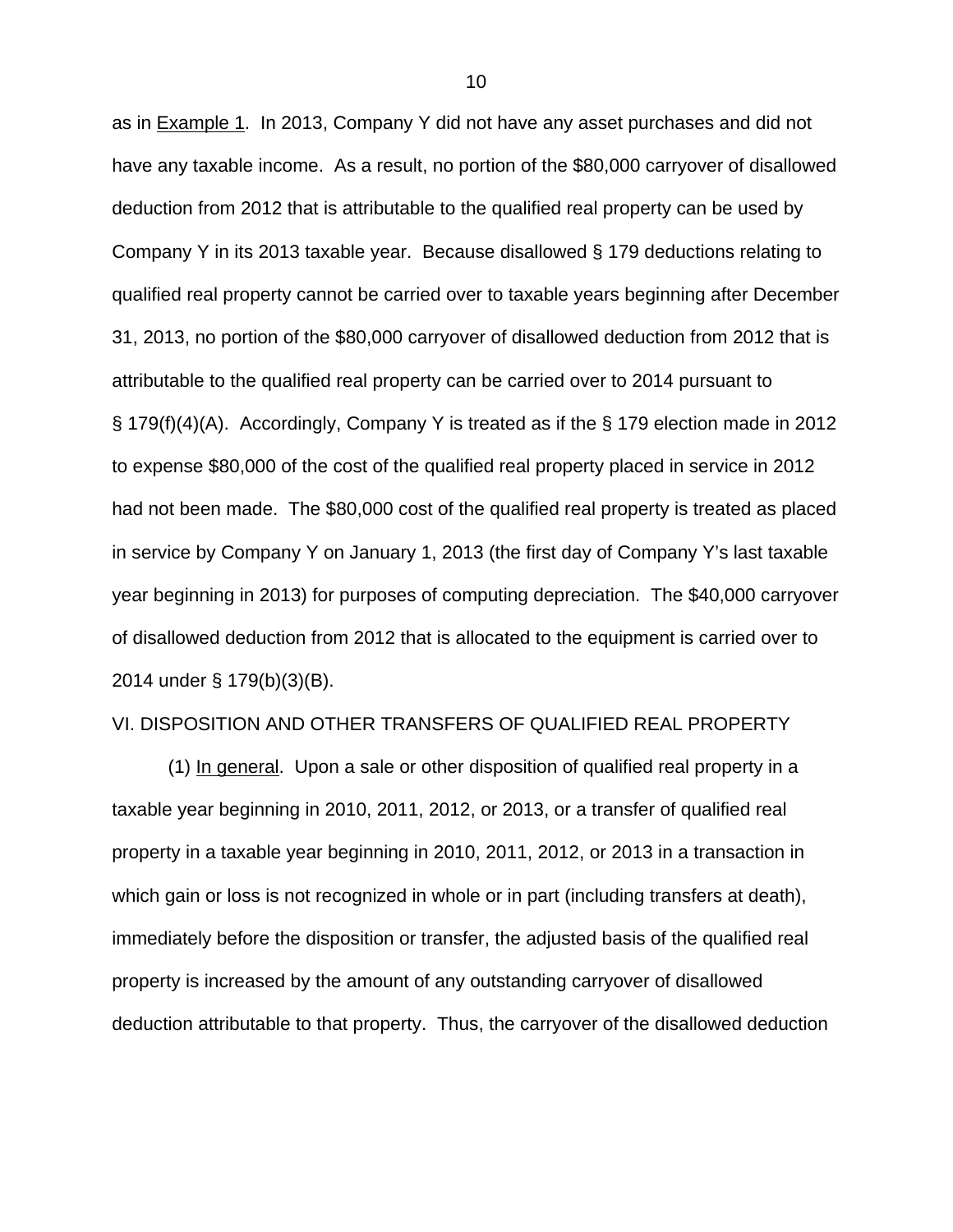cannot be deducted by the transferor or the transferee of the qualified real property. See § 1.179-3(f). However, the preceding two sentences of this paragraph VI(1) do not apply to a sale or other disposition of qualified real property, or a transfer of qualified real property in a transaction in which gain or loss is not recognized in whole or in part (including transfers at death), in the taxpayer's last taxable year beginning in 2013 or any subsequent taxable year.

#### (2) Applicability of § 1245 and § 1250.

 (a) Amounts treated as §§ 1245 and 1250 property. To the extent the unadjusted basis of the qualified real property is reduced by the § 179 deduction (after the application of paragraph VI(1) of this notice), the amount of that reduction is treated as § 1245 property. See § 1245(a)(3)(C). The remaining unadjusted basis of the qualified real property is treated as § 1250 property.

 (b) Allocation methodologies for determining § 1245 recapture. A taxpayer may use any reasonable allocation methodology for determining the portion of the gain that is attributable to § 1245 property upon the sale or other disposition of qualified real property. Below are two examples of reasonable allocation methodologies. The Service will not challenge any other reasonable methodology used by a taxpayer for determining the portion of gain that is attributable to the § 1245 property upon the sale or other disposition of qualified real property. The two reasonable allocation methodologies operate as follows:

 (i) Pro rata allocation methodology. Under the pro rata allocation methodology, the taxpayer allocates pro rata the total amount realized (e.g., sales price)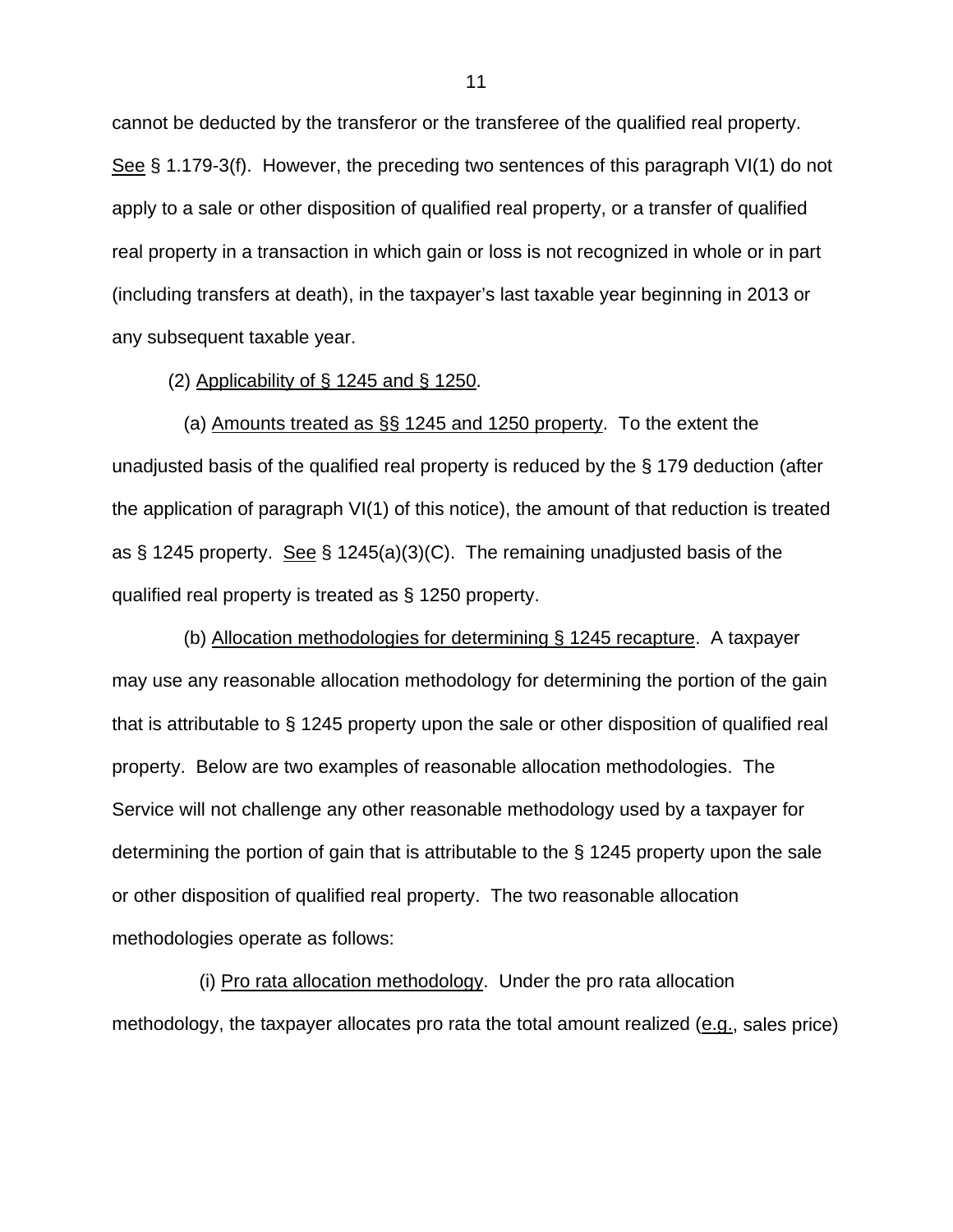upon a sale or other disposition of qualified real property between the § 1245 property and the § 1250 property. The total amount realized that is allocated to the § 1245 property is determined by multiplying the total amount realized by the percentage that equals the amount that is treated as § 1245 property (as determined under paragraph VI(2)(a) of this notice), divided by the total unadjusted basis of the qualified real property. The remaining amount of the total amount realized is allocated to the § 1250 property.

Next, the taxpayer will determine the portion of the gain that is attributable to the § 1245 property. The gain attributable to the § 1245 property equals the total amount realized that is allocated to the § 1245 property (as determined under the preceding paragraph) less the adjusted basis of the amount that is treated as § 1245 property (as determined under paragraph VI(2)(a) of this notice). The remaining amount of the gain or loss is attributable to the § 1250 property.

Finally, the taxpayer will determine whether all or a portion of the gain that is attributable to the § 1245 property (as determined under the preceding paragraph) is treated as ordinary income under § 1245(a). Except as provided in § 1245(b), the amount treated as ordinary income under § 1245(a) is equal to the lower of (1) the recomputed basis of the § 1245 property, or (2) the total amount realized that is allocated to the § 1245 property (as determined under the first paragraph of the pro rata allocation methodology), less the adjusted basis of the § 1245 property.

 (ii) Gain allocation methodology. Under the gain allocation methodology, the taxpayer allocates the gain from the sale or other disposition of qualified real property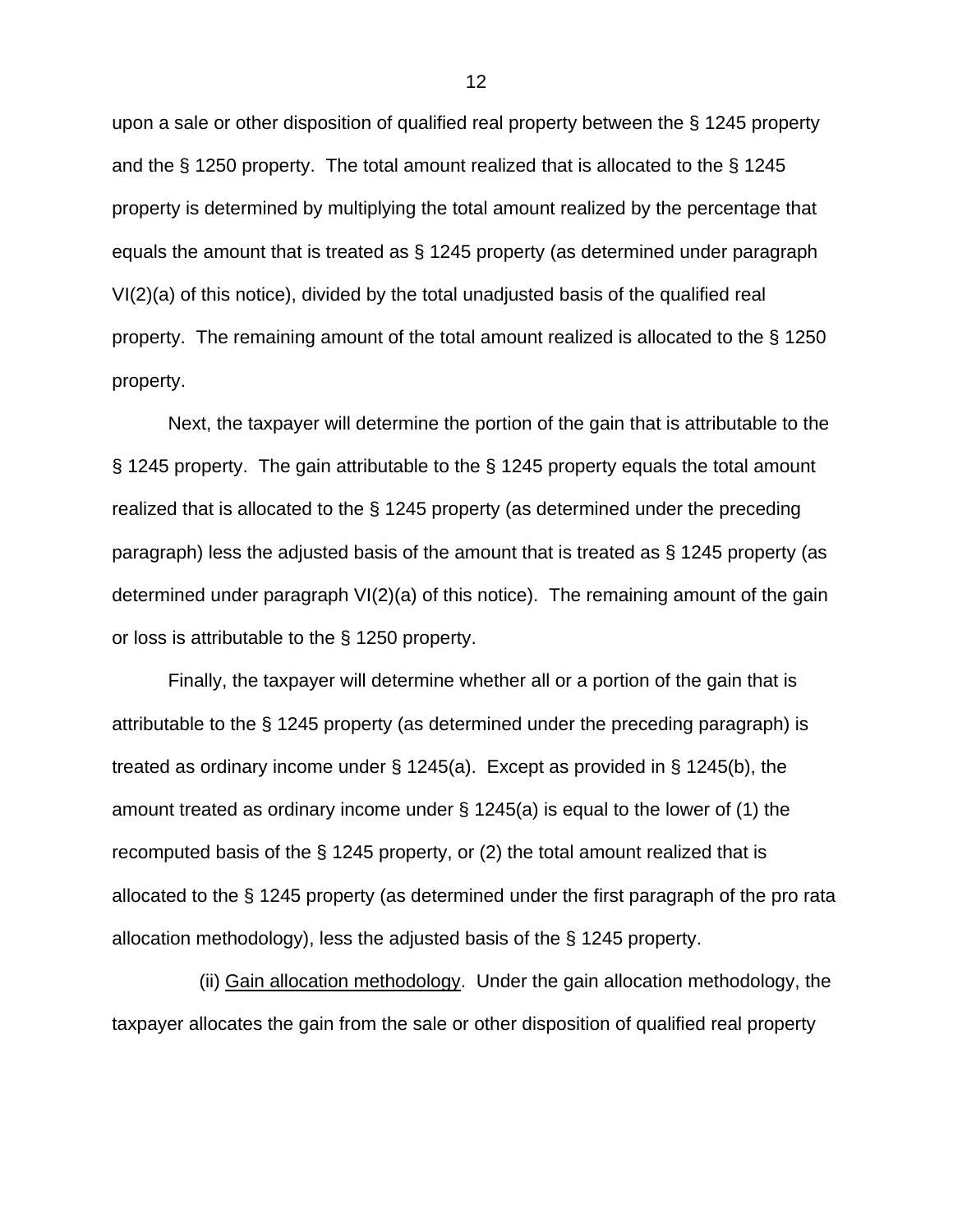between the § 1245 property and the § 1250 property. The gain that is allocated to the § 1245 property is equal to the lower of (A) the amount of the gain, or (B) the amount of the unadjusted basis of the qualified real property that is treated as § 1245 property (as determined under paragraph VI(2)(a) of this notice). All of the gain that is allocated to the § 1245 property is treated as ordinary income under § 1245(a). The remaining amount of the gain is allocated to the § 1250 property.

(3) Examples.

 (a) Example 1 -- Sale of qualified real property in 2014 that had a 2012 unused carryover of disallowed deduction. During April 2012, Company Y purchased for \$20,000 and placed in service qualified leasehold improvement property that is qualified real property ("2012 qualified real property"). For 2012, Company Y did not have any other asset purchases and did not have any carryover of disallowed deduction from prior taxable years, and has a taxable income limitation of \$12,000. For 2012, Company Y elected to apply § 179(f) and elected under § 179(a) to expense the entire cost of the 2012 qualified real property. Because of the taxable income limitation, the maximum § 179 deduction Company Y claimed for 2012 is \$12,000. As a result, Company Y has an \$8,000 carryover of disallowed deduction to 2013. Pursuant to § 179(f)(4)(D), this \$8,000 carryover amount is allocated entirely to the 2012 qualified real property. As a result of the § 179 election to expense the entire cost of the 2012 qualified real property, Company Y's adjusted basis in the 2012 qualified real property on December 31, 2012, was zero.

In 2013, Company Y did not have any asset purchases and did not have any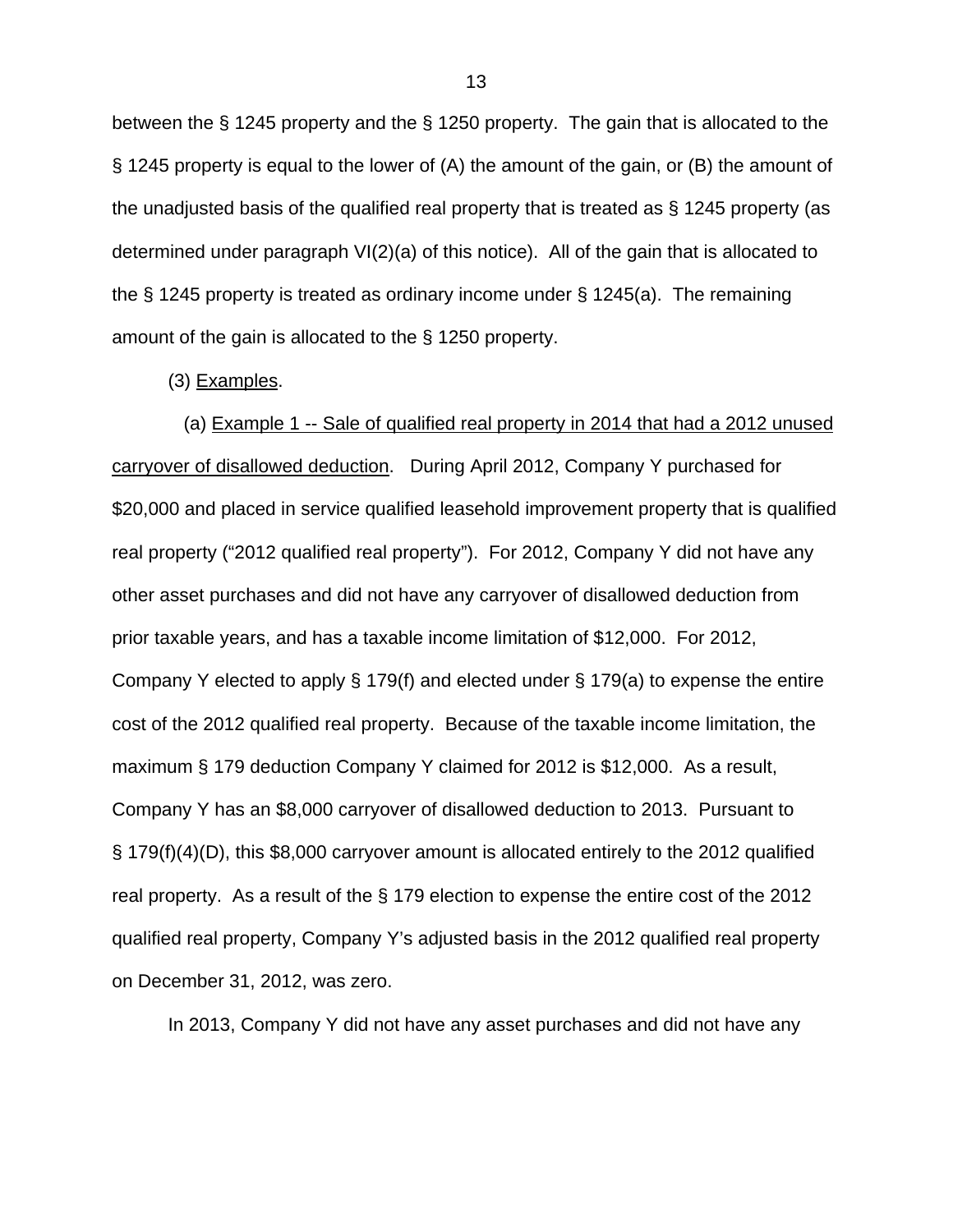taxable income. As a result, the \$8,000 carryover of disallowed deduction from 2012 that is attributable to the 2012 qualified real property cannot be used by Company Y in its 2013 taxable year. Because disallowed § 179 deductions relating to qualified real property cannot be carried over to taxable years beginning after December 31, 2013, the \$8,000 cannot be carried over to 2014. Accordingly, Company Y is treated as if it did not make the § 179 election in 2012 to expense \$8,000 of the \$20,000 cost of the 2012 qualified real property. The \$8,000 of the \$20,000 cost of the 2012 qualified real property is treated as placed in service by Company Y on January 1, 2013, for purposes of computing depreciation (the first day of Company Y's last taxable year beginning in 2013). See § 179(f)(4)(C).

Under § 168 Company Y depreciated its qualified leasehold improvement property placed in service in 2013 using the optional depreciation table that corresponds with the general depreciation system, the straight-line method of depreciation, a 15-year recovery period, and the half-year convention. Company Y also elected not to deduct the 50 percent additional first-year depreciation deduction provided by § 168(k) for any property placed in service during 2013. In December 2014, Company Y sells the 2012 qualified real property to an unrelated party for \$15,000. The adjusted basis of this property for purposes of determining gain or loss is \$7,467 (unadjusted basis of \$20,000, less § 179 deduction of \$12,000, less depreciation allowed and allowable of \$533 for 2013 and 2014. The gain from the sale of the 2012 qualified real property is \$7,533 (sales price of \$15,000 less adjusted basis of \$7,467).

(i) Pro rata allocation methodology. Company Y uses the pro rata allocation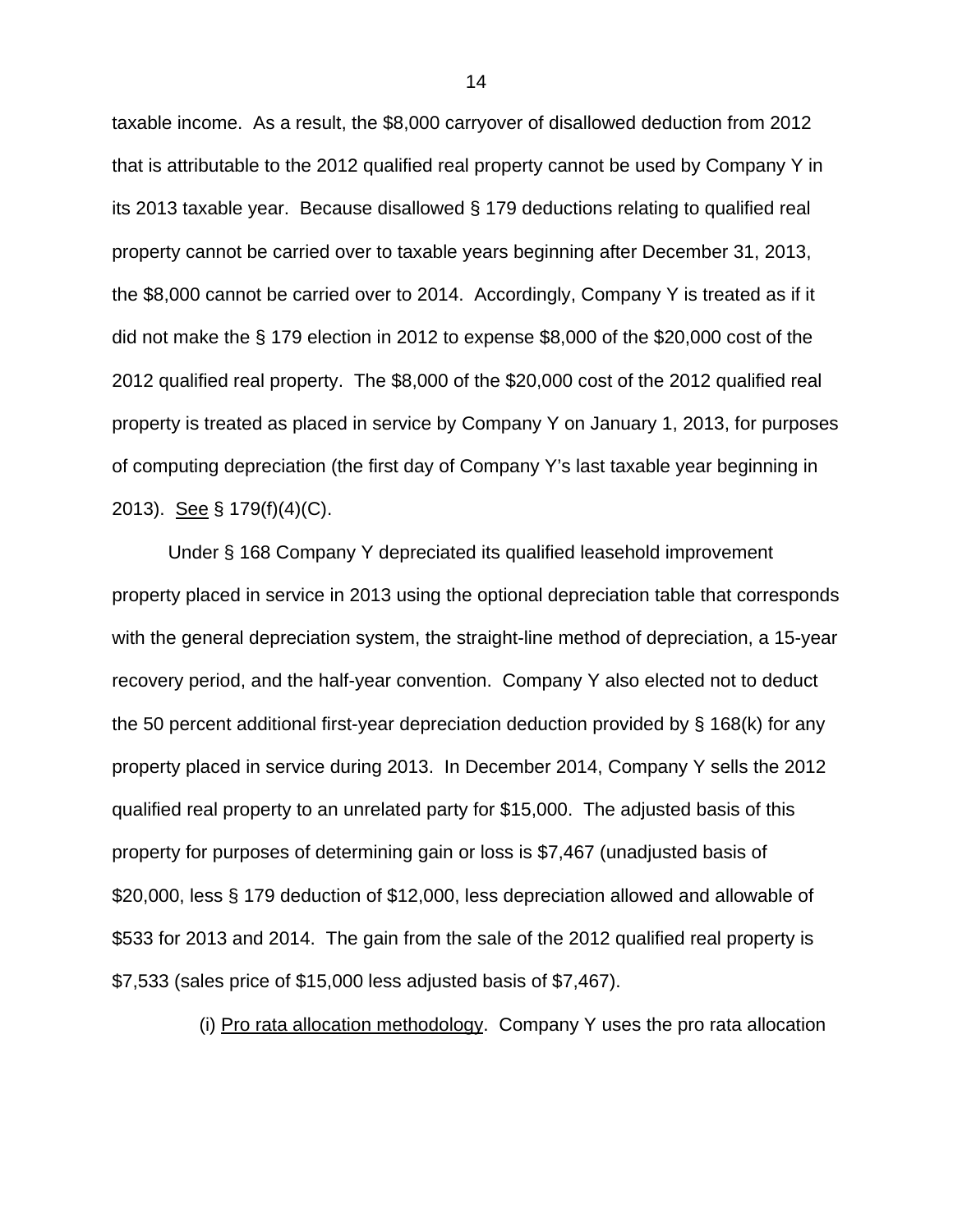methodology provided in paragraph VI(2)(b)(i) of this notice. Pursuant to § 1245(a)(3)(C) and paragraph VI(2)(a) of this notice, \$12,000 of the unadjusted basis of the 2012 qualified real property is treated as § 1245 property (the § 179 deduction of \$12,000 claimed on the unadjusted basis of \$20,000). This § 1245 property has an adjusted basis of zero as of the date of the sale and, pursuant to  $\S$  1245(a)(2), a recomputed basis of \$12,000 (adjusted basis of \$0 plus § 179 deduction of \$12,000). The remaining unadjusted basis of \$8,000 is treated as § 1250 property, which has an adjusted basis of \$7,467, as of the date of the sale.

Under the pro rata allocation methodology, Company Y allocates pro rata the sales price of \$15,000 between the § 1245 property and § 1250 property. Thus, \$9,000 of the \$15,000 sales price is allocated to the § 1245 property (\$15,000 sales price multiplied by (\$12,000 that is treated as § 1245 property divided by the \$20,000 total unadjusted basis of the 2012 qualified real property)) and \$6,000 of the \$15,000 sales price is allocated to the § 1250 property.

As a result, of the total gain of \$7,533, a gain of \$9,000 is attributable to the § 1245 property (\$9,000 sales price attributable to the § 1245 property less a zero adjusted basis for this § 1245 property) and a loss of \$1,467 is attributable to the § 1250 property (\$6,000 sales price attributable to the § 1250 property less the \$7,467 adjusted basis for this § 1250 property). All of the \$9,000 gain attributable to the § 1245 property is treated as ordinary income under § 1245. The loss of \$1,467 attributable to the § 1250 property is subject to § 1231.

(ii) Gain allocation methodology. Company Y uses the gain allocation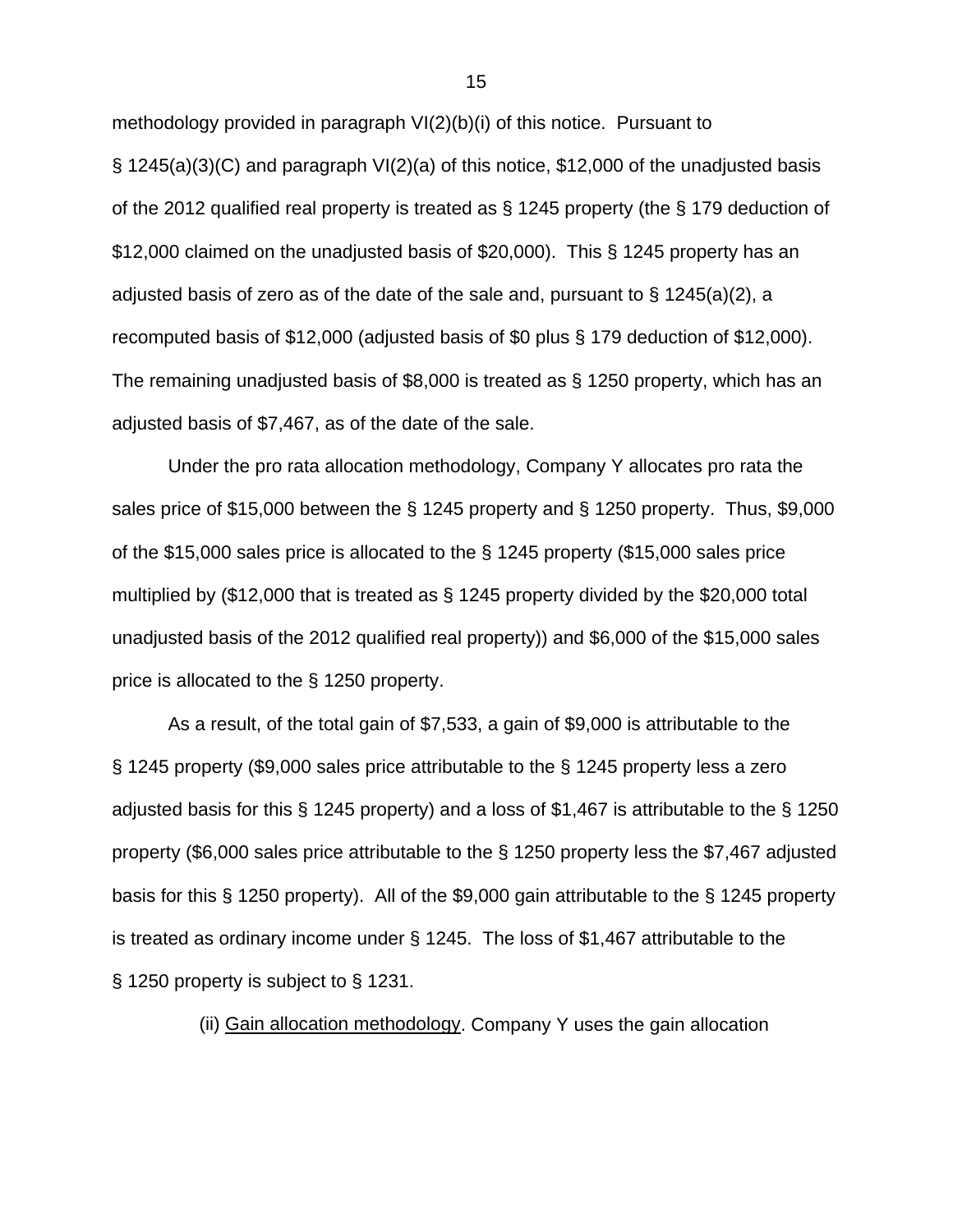methodology provided in paragraph VI(2)(b)(ii) of this notice. Under the gain allocation methodology, Company Y allocates the gain of \$7,533 from the sale of the 2012 qualified real property between § 1245 property and § 1250 property. The gain that is allocated to the § 1245 property is equal to the lower of (A) the amount of the gain of \$7,533, or (B) \$12,000, which is the amount of the unadjusted basis of the 2012 qualified real property that is treated as § 1245 property (the § 179 deduction of \$12,000 claimed on the unadjusted basis of \$20,000). Thus, all of the gain of \$7,533 is allocated to the § 1245 property and is treated as ordinary income under § 1245(a). None of the gain is allocated to the § 1250 property.

 (b) Example 2 – Sale of qualified real property in 2014 that had a 2012 unused carryover of disallowed deduction. The facts are the same as in Example 1, except that in December 2014, Company Y sells the 2012 qualified real property to an unrelated party for \$25,000. The adjusted basis of this property for purposes of determining gain or loss is \$7,467 (unadjusted basis of \$20,000, less § 179 deduction of \$12,000, less depreciation allowed and allowable of \$533 for 2013 and 2014). The gain from the sale of the 2012 qualified real property is \$17,533 (sales price of \$25,000 less adjusted basis of \$7,467).

 (i) Pro rata allocation methodology. Company Y uses the pro rata allocation methodology provided in paragraph VI(2)(b)(i) of this notice. Pursuant to § 1245(a)(3)(C) and paragraph VI(2)(a) of this notice, \$12,000 of the unadjusted basis of the 2012 qualified real property is treated as § 1245 property (the § 179 deduction of \$12,000 claimed on the unadjusted basis of \$20,000). This § 1245 property has an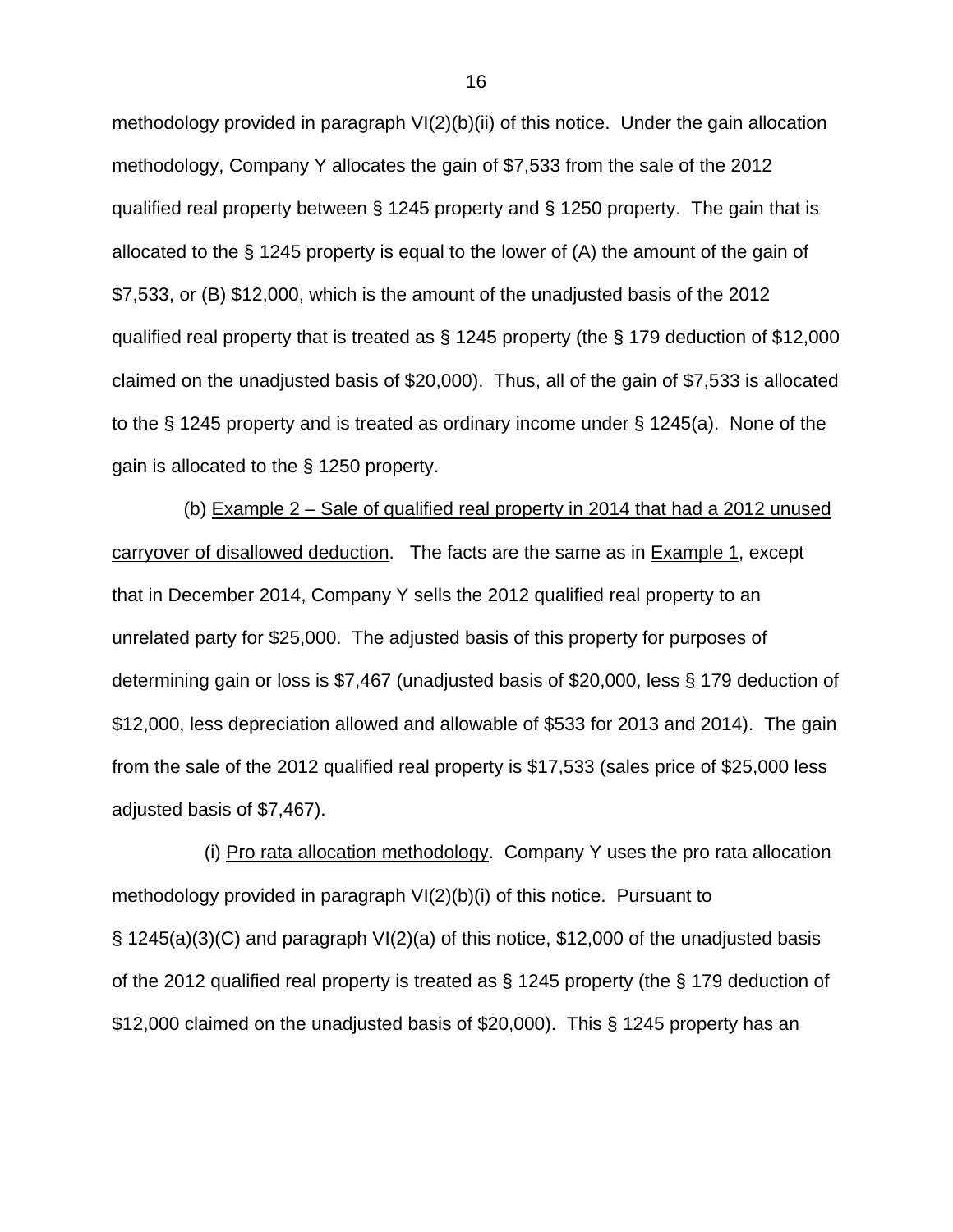adjusted basis of zero as of the date of the sale and, pursuant to  $\S$  1245(a)(2), a recomputed basis of \$12,000 (adjusted basis of \$0 plus § 179 deduction of \$12,000). The remaining unadjusted basis of \$8,000 is treated as § 1250 property, which has an adjusted basis of \$7,467, as of the date of the sale.

Under the pro rata allocation methodology, Company Y allocates pro rata the sales price of \$25,000 between the § 1245 property and § 1250 property. Thus, \$15,000 of the \$25,000 sales price is allocated to the § 1245 property (\$25,000 sales price multiplied by (\$12,000 that is treated as § 1245 property divided by the \$20,000 total unadjusted basis of the 2012 qualified real property)) and \$10,000 of the \$25,000 sales price is allocated to the § 1250 property.

As a result, of the total gain of \$17,533, a gain of \$15,000 is attributable to the § 1245 property (\$15,000 sales price attributable to the § 1245 property less a zero adjusted basis for this § 1245 property) and a gain of \$2,533 is attributable to the § 1250 property (\$10,000 sales price attributable to the § 1250 property less the \$7,467 adjusted basis for this § 1250 property). Of the \$15,000 gain attributable to the § 1245 property, \$12,000 is treated as ordinary income under § 1245 and \$3,000 is subject to § 1231. Because Company Y depreciated the amount that is treated as § 1250 property (\$8,000) using the straight-line method of depreciation, § 1250 recapture does not apply and all of the \$2,533 gain attributable to the § 1250 property is subject to § 1231.

 (ii) Gain allocation methodology. Company Y uses the gain allocation methodology provided in paragraph VI(2)(b)(ii) of this notice. Under the gain allocation